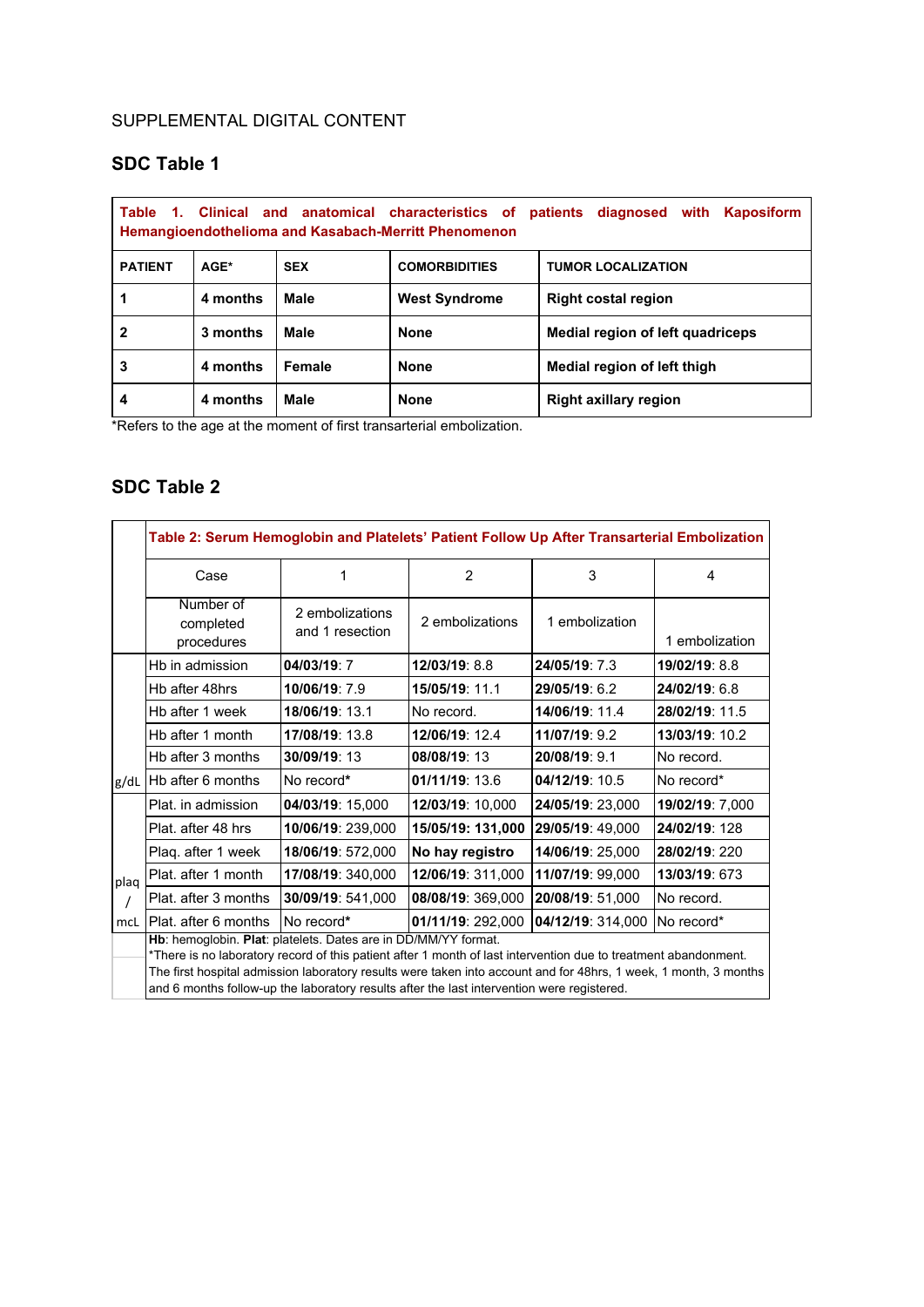## **SDC Figure 1**



Figure 1: Upper images A) First diagnostic arteriography in patient 1. B) Blood supply reduction in the majority of tumoral area in first transarterial embolization. Lower images:

C) An erythematous lesion can be observed in right costal region that although it did not protrude it has a wide diameter. D) Tumor after two embolizations and previous to total resection. A site induration can be observed but there is a reduction in the diameter.

## **SDC Figure 2**



Figure 2: In the upper images a significant blood supply reduction can be observed comparing image A with respect to image B. In the lower images a major clinical improvement can be observed due to a complete tumor remission in size an induration as well as redness decrease.